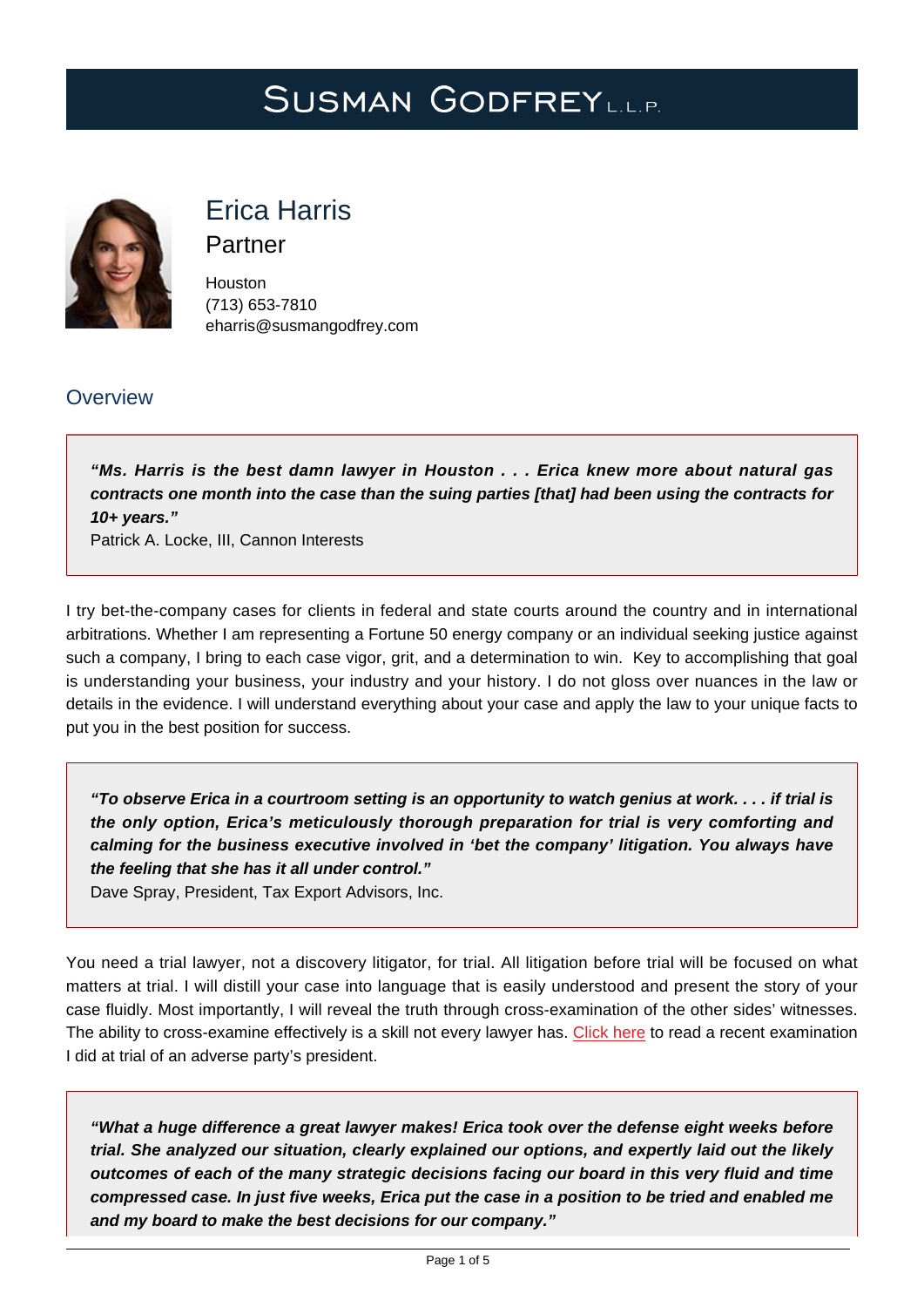Cinta Putra, CEO Everbridge, Inc.

You deserve the truth. I will not tell you everything is rosy if it isn't. Nor will I paint the world with a black brush. I will communicate clearly my best assessment of the strengths and weaknesses of your case. You will know what to expect and understand the advantages and disadvantages to every decision you make.

**"In 2009 our business was blindsided with an unexpected lawsuit . . . Erica Harris and Shawn Raymond . . . engaged the suing parties head on and in good faith. In less than sixty days the lawsuit was unconditionally dismissed and never went to trial."**

Rodney Stephenson, President, Trinity Retail Construction

Your case is not the only thing happening in your business or your life. I understand that while I am passionate about trying cases, your desired end result may not be a trial. I will work with you to achieve your goal even when that goal is to end the litigation as quickly as possible. [Click here](https://www.susmangodfrey.com/wp-content/uploads/2019/05/EricaHarris-ClientPraise.pdf) to read more client feedback.

### **Education**

- The University of Texas, JD, high honors, Vice Chancellor (second in class), Order of the Coif, Associate Editor, Texas Law Review
- Rice University, BA, Phi Beta Kappa, magna cum laude, Best Senior Thesis, graduated in 3 years

## **Clerkship**

Judicial Clerk, Honorable Lee H. Rosenthal, Southern District of Texas

#### Notable Representations

#### **CURRENT HIGH STAKES LITIGATION**

I currently represent Chevron U.S.A., Inc. and Chevron Corporation in climate change litigation filed in courts across the nation. See, e.g., City of Oakland v. BP, PLC, et al, 325 F. Supp. 3d 1017 (2018).

#### **PAST WINS**

- I represented Total Energies Petrochemicals & Refining USA Inc. in commercial litigation arising out of the 2019 Intercontinental Terminals Company LLC Deer Park Explosion.
- I have represented Chevron U.S.A., Inc. and affiliates in numerous other commercial and environmental litigation matters. See, Chevron U.S.A. Inc. v. Ronald Guajardo, et al, Southern Cause No. 4:17-cv-01549. [Click here](https://www.susmangodfrey.com/wp-content/uploads/2018/01/ehar-guajardo-tro.pdf) to read about Temporary Restraining Order entered.
- I represented KBR, Inc. in a quarter of a billion dollar dispute with Halliburton Co. [Click here](https://www.susmangodfrey.com/wp-content/uploads/2019/09/ehar-haliburton.pdf) to read the Law360 article.
- I represented Poly-America LP in its trademark invalidity action against Stego Industries, L.L.C. The Court found for my client on its trademark invalidity action, declared the trademark invalid, ordered cancellation of the trademark, and enjoined defendant from initiating or pursuing infringement litigation against my client. Our opponent appealed its loss, but we won affirmance in the Fifth Circuit. See Poly-America, LP v. Stego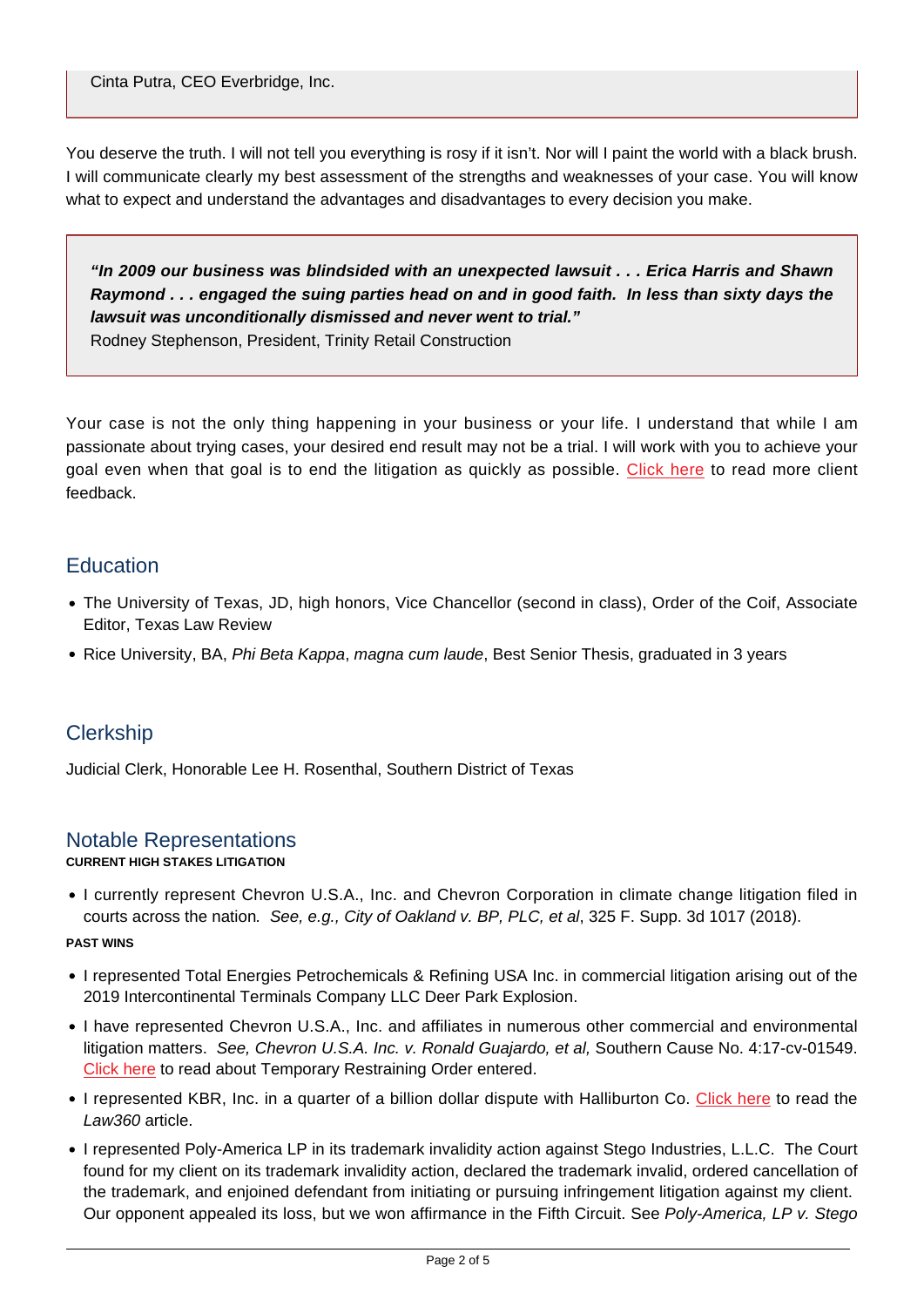Industries, LLC, 694 F. Supp. 2d 600 (N.D. Tex. 2010), aff'd, per curiam (5th Cir. 2012).

- I represented Cannon Interests-Houston against Kinder Morgan Texas Pipeline, L.P. on an approximately \$15 million dollar breach of contract claim, which settled after my client won three motions in a row.
- I represented Lyondell-Citgo Refining LP against the state owned Venezuelan oil company, Petroleos de Venezuela, SA, and PDVSA-Petroleo, S.A. in a \$250 million dollar breach of contract action. The case settled after we obtained an adverse inference against the defendants for refusing to produce documents and while plaintiff's motion for summary judgment was pending. See Lyondell-CITGO Refining, LP v. Petroleos de Venezuela, S.A. and PDVSA-Petroleo, S.A., 2004 WL 2698218 (S.D.N.Y. Nov. 19, 2004).
- I represented Clear Channel Communications, Inc. in a \$1.5 billion antitrust action brought by Univision, obtaining both a dismissal of the action in the lower court and affirmance of that decision in the Eleventh Circuit. See Spanish Broadcasting System v. Clear Channel Communications, Inc., 376 F. 3d 1065 (11th Cir. 2004).
- I represented Ace Bermuda Insurance Ltd. against a \$150 million dollar breach of contract dispute brought by an insured. We obtained a winning judgment for defendant after a three week international arbitration.
- I represented pensioners in an ERISA action brought against RJR Nabisco, Inc. The case settled after we won an appeal before the Fifth Circuit.

## Honors and Distinctions

- Recognized on Benchmark Litigation's Top 250 Women in Litigation list [\(2020](https://www.susmangodfrey.com/news-awards/sg-news/erica-harris-and-kalpana-srinivasan-named-top-women-litigators-by-benchmark-litigation/), [2021,](https://www.susmangodfrey.com/news-awards/sg-news/erica-harris-and-kalpana-srinivasan-named-among-the-top-250-women-litigators-in-the-country-for-the-second-year-in-a-row/) Euromoney)
- [Litigation Star,](https://www.susmangodfrey.com/news-awards/sg-news/benchmark-litigation-spotlights-susman-godfrey-and-32-partners-in-annual-rankings/) Benchmark Litigation (2022, Euromoney)
- Recommended Lawyer in Energy Litigation: Oil & Gas by The Legal 500 (Legalease Ltd., [2020](https://www.susmangodfrey.com/news-awards/sg-news/susman-godfrey-is-top-tier-nationally-in-antitrust-energy-and-general-commercial-disputes/), [2021](https://www.susmangodfrey.com/news-awards/sg-news/susman-godfrey-once-again-ranks-top-tier-in-antitrust-energy-and-general-commercial-disputes/))
- Named one of the 500 Leading Lawyers in the United States by Lawdragon magazine ([2018](https://www.susmangodfrey.com/news-awards/sg-news/lawdragon-names-ten-susman-godfrey-partners-to-its-annual-lawdragon-500-list/), [2019,](https://www.susmangodfrey.com/news-awards/sg-news/lawdragon-names-twelve-susman-godfrey-partners-to-its-annual-lawdragon-500-list/) [2020,](https://www.susmangodfrey.com/news-awards/sg-news/17-susman-godfrey-trial-lawyers-among-lawdragons-best-of-the-best-in-america/) [2021](https://www.lawdragon.com/2021/01/27/the-2021-lawdragon-500-leading-lawyers-in-america/))
- Recognized on Lawdragon 500's list of the country's Leading Plaintiff Financial Lawyers ([2019,](https://www.susmangodfrey.com/news-awards/sg-news/39-partners-recognized-on-lawdragon-500s-leading-plaintiff-financial-lawyers/) 2020, [2021](http://hambersandpartners.com/USA/firm/66652/susman-godfrey))
- Named one of The Best Lawyers of America in Antitrust Litigation and Intellectual Property Litigation by The Best Lawyers in America (Woodward White, Inc. [2021,](https://www.susmangodfrey.com/news-awards/sg-news/thirty-four-susman-godfrey-lawyers-deemed-best-lawyers-in-america/) [2022\)](https://www.susmangodfrey.com/news-awards/sg-news/thirty-six-susman-godfrey-lawyers-recognized-by-best-lawyers-in-america/)
- Named one of The Best Lawyers of America in Commercial Litigation by The Best Lawyers in America (Woodward White, Inc. [2019](https://www.susmangodfrey.com/news-awards/sg-news/two-susman-godfrey-attorneys-recognized-as-lawyers-of-the-year-and-22-others-listed-in-2019-the-best-lawyers-in-america/), [2020](https://www.susmangodfrey.com/news-awards/sg-news/two-susman-godfrey-attorneys-recognized-as-lawyers-of-the-year-and-23-others-listed-in-2020-the-best-lawyers-in-america/), [2021\)](https://www.susmangodfrey.com/news-awards/sg-news/thirty-four-susman-godfrey-lawyers-deemed-best-lawyers-in-america/)
- Named a *Litigation Trailblazer by National Law Journal* (ALM, 2019)
- Named a [Woman Who Means Business Outstanding Leader in Law](https://www.bizjournals.com/houston/news/2019/08/05/houston-area-leaders-named-as-hbjs-2019-women-who.html) by Houston Business Journal (2019)
- Named one of Top 50 Female Lawyers in Texas by Texas Super Lawyers magazine (Thomson Reuters, 2015, 2018, 2019)
- Named one of The Top 100 Lawyers in Houston Region by Texas Super Lawyers magazine (Thomson Reuters, 2014, 2015, 2017, 2018, 2019, 2020, 2021)
- Named a Texas Super Lawyer by Law & Politics Magazine (Thomson Reuters, 2013, 2014, 2015, 2016, 2017, 2018, 2019, 2020, 2021)
- Recognized for Outstanding Contribution to Furthering the Advancement of Diversity in the Legal Profession, Shortlist (Chambers Diversity & Inclusion Awards: USA 2019)
- AV Preeminent Rating (5.0 out of 5) from Martindale Hubble
- Named a Top Lawyer by Texas Monthly magazine (2018)
- Named a Houston Top Lawyer by H Texas Magazine (2008, 2010-2015, 2017)
- Named a Top-Rated Lawyers in Intellectual Property Law by Martindale-Hubbel (2014)
- Named one of Texas Lawyer's [Winning Women](https://www.susmangodfrey.com//www.susmangodfrey.com/wp-content/uploads/2018/01/ehar_-_winning_women_2014.pdf) (ALM, 2014)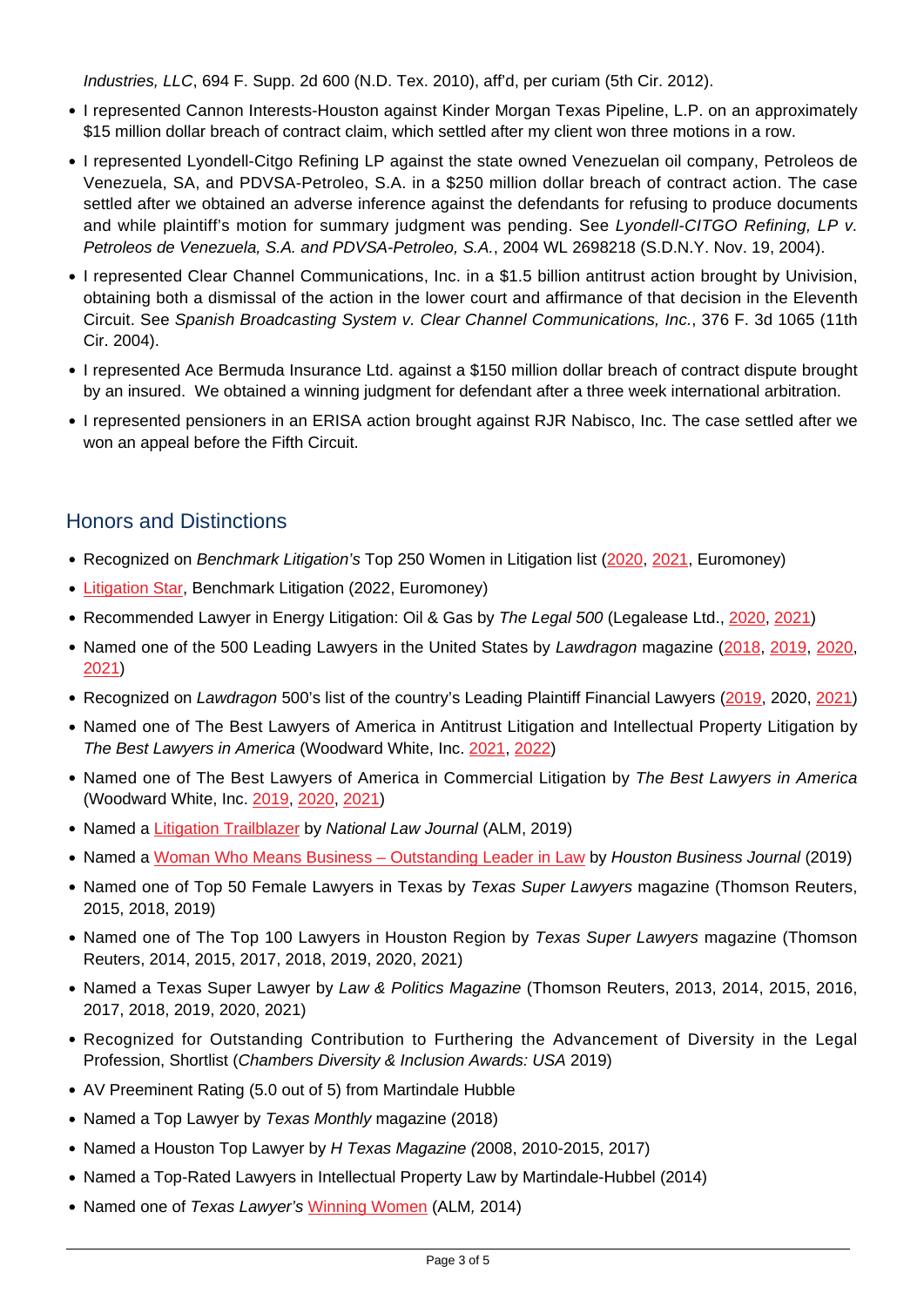- Named a Houston Top Lawyer for the People by Texas Magazine (2008-2010) (publication stopped in 2010)
- Olin Fellow, Visiting Lecturer in Law, University of Virginia School of Law, 1997-1998
- Elected to Executive Committee in 2007
- Chair of Employment Committee, 2004-2005, 2017
- Chair of the Practice Committee, 2006, 2010
- One of Three Partners in Charge of Practice for the Nationwide Firm, 2009, 2011
- Life Fellow of the Texas Bar Foundation
- Life Fellow of the Houston Bar Foundation
- Strathmore's Who's Who, 2010

## Articles

- [Amicus Briefs Filed in Support of Dr. Sue Sisley's Petition to Facilitate Medical Cannabis Research for](https://www.cannabisdispensarymag.com/article/amicus-briefs-filed-in-support-sue-sisley-petition-medical-cannabis-research/) [Veterans with PTSD](https://www.cannabisdispensarymag.com/article/amicus-briefs-filed-in-support-sue-sisley-petition-medical-cannabis-research/), Interview with Cannabis Dispensary (October 2020)
- ["Pre-Trial Planning Checklist"](https://www.susmangodfrey.com/wp-content/uploads/2019/09/Advocate_Spring2018_Articles_EricaHarris.pdf) in The Advocate (Spring 2018) (with Karen Burgess)
- ["Update on Challenges to Expert Witnesses](https://www.susmangodfrey.com/wp-content/uploads/2019/09/ehar-update-challenging-witnesses.pdf)," Texas Bar CLE, Advanced Civil Trial (with Maria Boyce)
- ["Court Management of Discovery in Complex Cases,](https://www.susmangodfrey.com//www.susmangodfrey.com/wp-content/uploads/2018/01/EHAR_-_Court_Management_of_Discovery_in_Complex_Cases.pdf)" Texas Bar CLE, Advanced Evidence and Discovery **Conference**
- . "[Lessons Learned from Big Cases for Small Cases and Vice Versa](https://www.susmangodfrey.com//www.susmangodfrey.com/wp-content/uploads/2018/01/ehar_-_page_keeton_cle_paper_on_lessons_learned_from_big_cases_for_small_cases_.pdf)," 39th Annual Page Keeton Civil Litigation Conference
- . ["Preparing Your Witness for Deposition,](https://www.susmangodfrey.com//www.susmangodfrey.com/wp-content/uploads/2018/01/ehar_-_paper_for_october_2015_ut_cle_on_preparing_your_witness_for_deposition.pdf)" Winning at Deposition: Skills and Strategy, UT Law CLE
- ["Shareholder Oppression: What is left after Ritchie v. Rupe,"](https://www.susmangodfrey.com/wp-content/uploads/2019/09/page-keeton-cle-ehr.pdf) 38th Annual Page Keeton Civil Litigation **Conference**
- [Working on the Clock: The Advantages of Timed Trials](https://www.susmangodfrey.com//www.susmangodfrey.com/wp-content/uploads/2018/01/ehar_-_the_advantages_of_timed_trials_-_the_texas_lawyer.pdf), The Texas Lawyer
- [Employers Beware: Layoffs May Result in Theft of Information](https://www.susmangodfrey.com//www.susmangodfrey.com/wp-content/uploads/2018/01/ehar_employers_beware_article_-_2009.pdf), Houston Business Journal
- [Changing Times Bring New Threats to Houston Commerce](https://www.susmangodfrey.com//www.susmangodfrey.com/wp-content/uploads/2018/01/ehar_-_changing_times.pdf), Houston Business Journal
- [Discovering Fraud Post-Confirmation: Is there recourse after 180 days?,](https://www.susmangodfrey.com//www.susmangodfrey.com/wp-content/uploads/2018/01/ehar_-_discovering_fraud_post_confirmation.pdf) ABA Commercial & Business Litigation Newsletter
- Multiple Parties: Alliances, Traps and Tactics, The University of Houston Law Foundation CLE
- [Business and Commercial Litigation Update](https://www.susmangodfrey.com//www.susmangodfrey.com/wp-content/uploads/2018/01/ear_-_business_commercial_update.pdf), State Bar of Texas
- The Regulation of Managed Care: Conquering Individualism and Cynicism in America, Virginia Journal of Social Policy and the Law
- Corporate Restructuring, Technical Change and the Distribution of Labor Income, The Macrofoundations of Economic Growth
- [Controlled Impairments Under the Americans with Disabilities Act: A Search for the Meaning of "Disability](https://www.susmangodfrey.com/wp-content/uploads/2019/09/ehar-wa-review.pdf)," Washington Law Review
- [Is Age Discrimination Really Age Discrimination?:](https://www.susmangodfrey.com/wp-content/uploads/2019/09/ehar-age-discrimination.pdf) The ADEA's Unnatural Solution, New York University Law Review
- In Defense of Targeted ERIPs: Understanding the Interaction of Life-Cycle Employment and Early Retirement Incentive Plans, Texas Law Review
- How the State Judiciary Can Increase Professionalism Within the Bar, Harris County Civil Judicial **Conference**